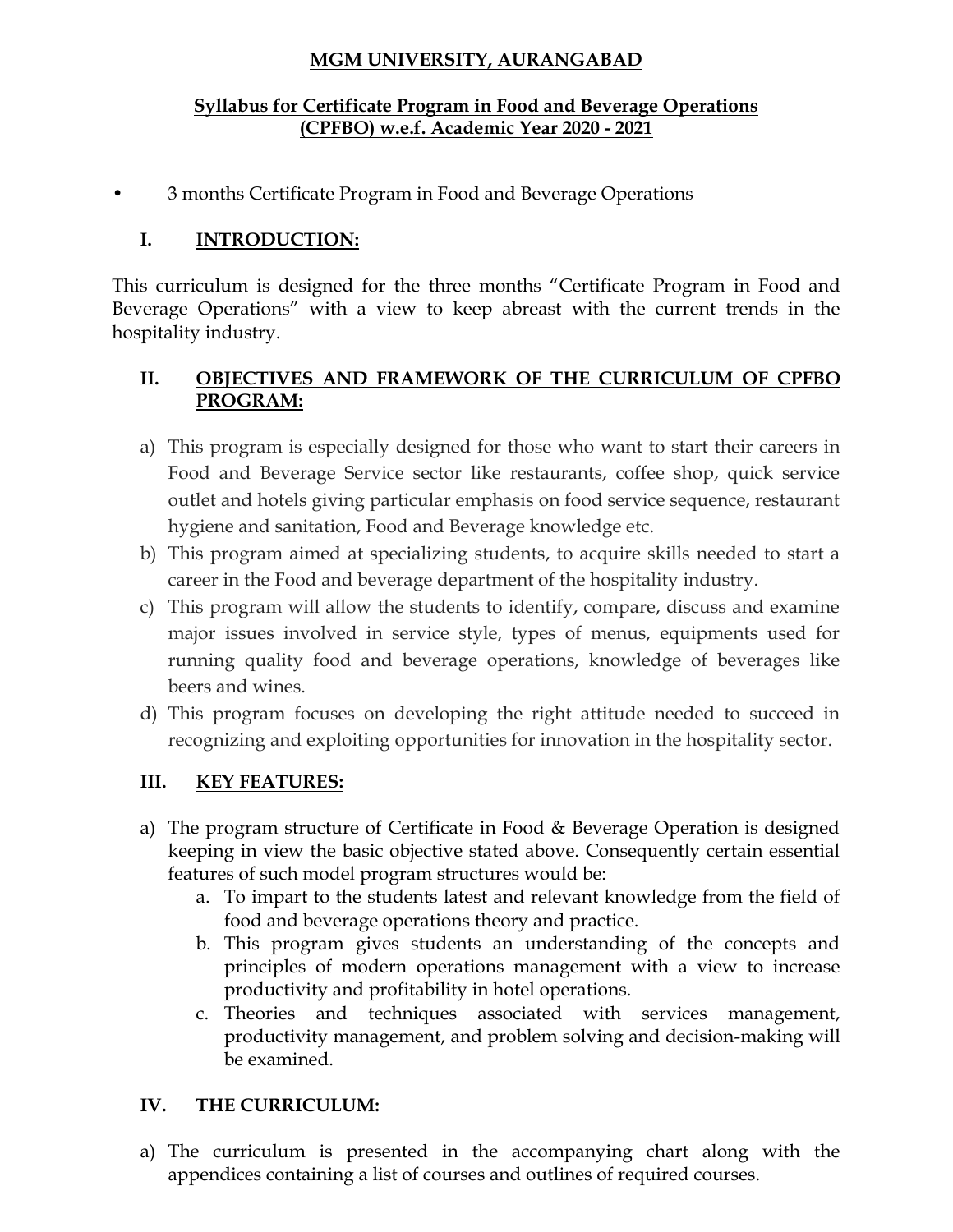- b) Care and attention has been given to the basic objective of the curriculum and its academic rigor.
	- a. The curriculum includes a total of 04 courses.
	- b. Of the 04 courses, course No. 101 and 102, practical courses.
	- c. There is a provision for Optional Industrial Training for those who would like to do their internship with hospitality industry before joining in as a regular employee.
- c) Ordinarily in each class (of one division), not more than 20 students will be admitted.
- d) Appendix I: Outline of the structure of CPFBO program. Appendix II: Detailed syllabus, Course-wise.

# **V. ELIGIBILITY FOR ADMISSION:**

The minimum eligibility for this course would be HSC in any stream (12th Std.) or its equivalent, passing with a minimum of 40% marks in the aggregate (35% in case of candidates of backward class categories belonging to Maharashtra State)

# **VI. NUMBER OF LECTURES:**

There shall be max. 36 hours per week, which include lectures / practicals/tutorials / Seminars / Assignments for the internal assessment work and the duration of the lecture/practical period, shall be of 60 minutes each.

# **VII. OPTIONAL INDUSTRIAL TRAINING:**

- a) The students may opt to do 16 weeks industrial training with the hospitality industry before joining as a regular employee.
- b) Students shall communicate their intent by the end of first month if they would like to proceed with the training to do the necessary.
- c) The student shall maintain a logbook on daily basis.
- d) At the end of the industrial training the student shall submit a training report along with the logbook maintained on daily basis during the period of training and the performance appraisal from each department.
- e) The training report is to be prepared by the student in two typed copies and to be submitted to the Principal within the stipulated time.

# **VIII. ATTENDANCE:**

The students are required to have at least 75% attendance in each course. The students who fail to comply with the above requirements shall be prosecuted as per the Code of Conduct of the University.

# **IX. TEACHING FACULTY:**

The teaching faculty must be as prescribed by the MGM University, Aurangabad. The lecturers shall have a valid degree / diploma in Hotel Management/ Hospitality Studies/ Hospitality Management/ or allied stream.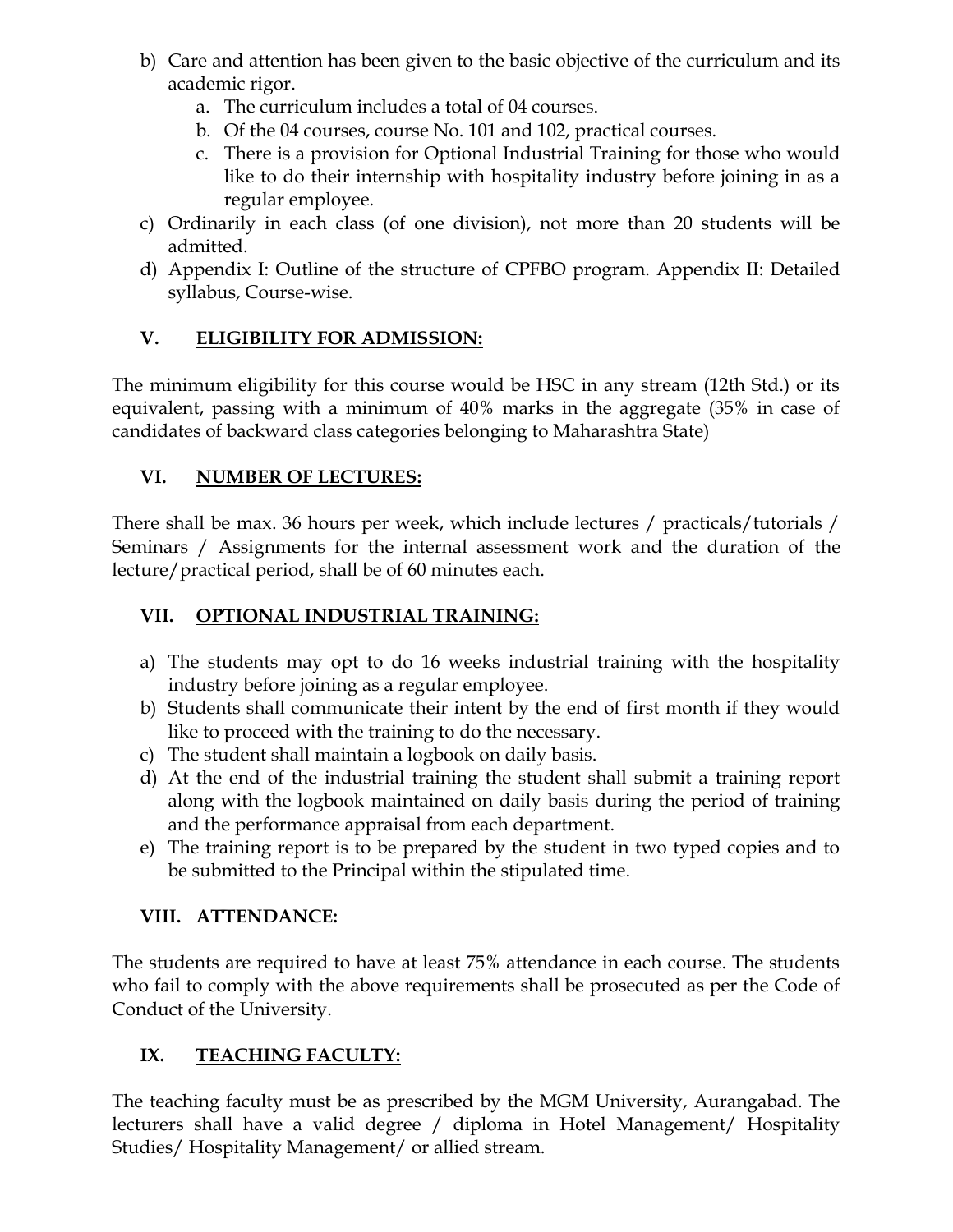# **X. CLASSROOM AND LABORATORIES:**

Besides the classrooms for lectures and tutorials, the laboratories for practicals should include the following:

- a. Food Production Lab.
- b. Food and Beverage Service Lab.
- c. Computer Lab with Internet Facility
- d. The Laboratories should be well equipped to impart proper practical knowledge and develop professional skills of the students.

# **XI. BOARD OF PAPER SETTERS / EXAMINERS:**

As prescribed by the MGM University, Aurangabad.

# **XII. EXAMINATION:**

As prescribed by the MGM University, Aurangabad.

# **XIII. ASSESSMENT:**

As prescribed by the MGM University, Aurangabad.

Note: In case of those students who have secured less than passing percentage of marks in internal i.e. less than 16, a separate internal test of 40 marks (improvement examination) shall be conducted for those students, and if the result of the internal test as above results in lower marks than the original, the original figure of the marks shall prevail. In short, the rule is that the higher of the two figures of the marks shall be taken into consideration.

# **XIV. MARKS:**

- a) This course carries a total of 400 marks (100 marks for each Course).
- b) The marks allotted to each course shall be as follows:
	- a. 60 marks for external written comprehensive test and 40 for internal assessment. - 30 marks for written comprehensive test where practicals are conducted, along with 30 marks for practicals and 40 marks shall be assigned for internal assessment.
- c) Industrial Training and Training Report shall not carry any separate marking scheme as it is an offered as an option to make the students acquainted with the industry.

# **XV. STANDARD OF PASSING:**

As prescribed by the MGM University, Aurangabad.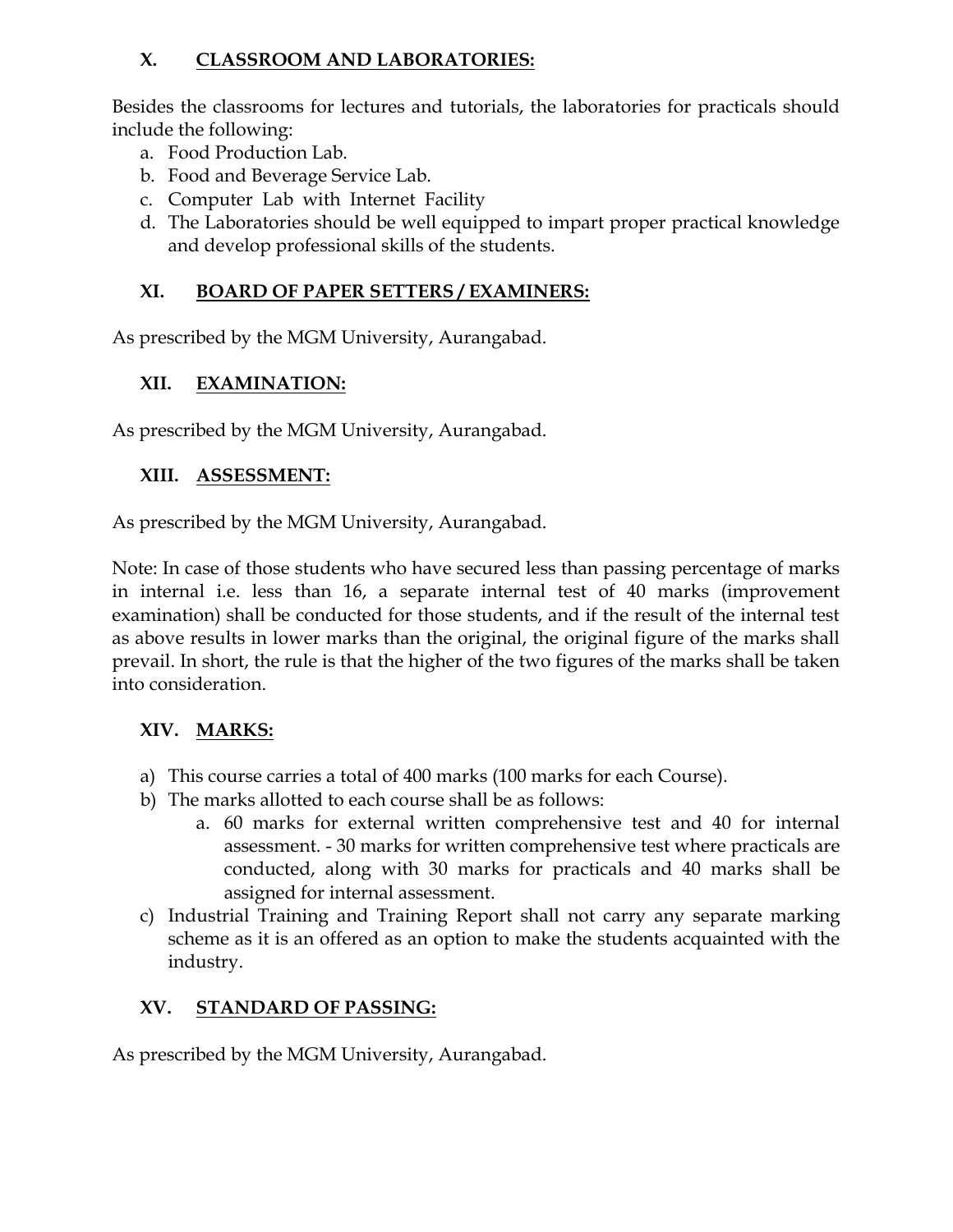#### **MGM UNIVERSITY, AURANGABAD**

#### **Syllabus for Certificate Program in Food and Beverage Operations (CPFBO)**

The following abbreviations have been used here under L - Lecture P – Practical T – Tutorial

#### **Certificate Program in Food and Beverage Operations**

| Course<br>Code       | Course Name                     | Teaching<br>Scheme<br>(Hrs Per<br>Week) |    |                | <b>Examination Scheme</b> |           |          | Total<br>Marks | Credit<br>Points |
|----------------------|---------------------------------|-----------------------------------------|----|----------------|---------------------------|-----------|----------|----------------|------------------|
|                      |                                 | L                                       | T  | $\mathbf{P}$   | Theory                    | Practical | Internal |                |                  |
| CPFBO <sub>101</sub> | <b>Basic Food</b><br>Production | $\overline{2}$                          | 1  | 4              | 30                        | 30        | 40       | 100            | 5                |
| CPFBO <sub>102</sub> | Food & Beverage<br>Service      | $\overline{2}$                          | 1  | $\overline{2}$ | 30                        | 30        | 40       | 100            | 4                |
| CPFBO <sub>103</sub> | <b>Communication Skills</b>     | $\overline{2}$                          |    | -              | 60                        |           | 40       | 100            | 2                |
| CPFBO <sub>104</sub> | Principles of<br>Management     | $\overline{2}$                          |    |                | 60                        |           | 40       | 100            | $\overline{2}$   |
|                      |                                 | 08                                      | 02 | 06             | 180                       | 60        | 160      | 400            | 13               |

#### **INDUSTRIAL TRAINING (OFFERED AS AN OPTION)**

| Course Code          | Course Name                                                             |
|----------------------|-------------------------------------------------------------------------|
| CPFBO <sub>105</sub> | <b>Industrial Training</b><br>16 weeks $*$ 6 days $*$ 8 hours = 768 hrs |
| CPFBO <sub>106</sub> | <b>Industrial Training Report</b>                                       |
|                      | <b>TOTAL</b>                                                            |

A) Training report to be submitted as per specifications & format (to be collected from the Institute), Daily logbook and the Performance Appraisal given by Hotels of the level of three star categories and above.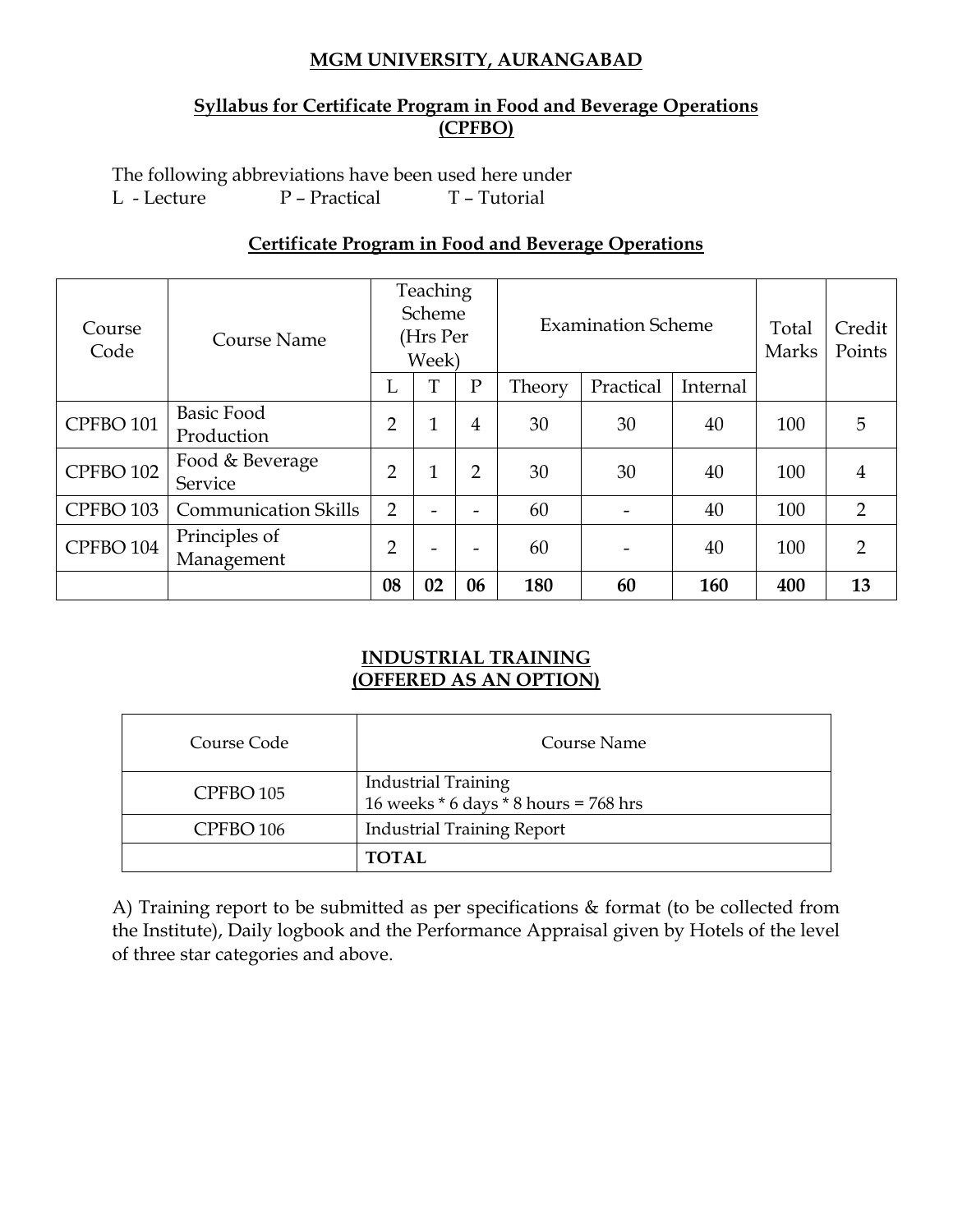|                  | <b>Teaching Scheme Per Week</b> | <b>Examination Scheme</b>     |                   |       |                  |
|------------------|---------------------------------|-------------------------------|-------------------|-------|------------------|
| Lecture<br>Hours | Tutorial<br>Hours               | Theory<br>Marks /<br>Duration | Internal<br>Marks | Total | Credit<br>Points |
| 02               | 01                              | $30/1.5$ hrs.                 | 40                | 70    | 03               |

Food Production is an integral part of the Hospitality Industry. To prepare the students to cater to the need of the industry, it is important to inculcate in them sound knowledge of the principles of Food Production so that they can be put to use in an efficient & effective way.

#### **COURSE OUTCOME:**

The subject will develop basic awareness of the technical skills required in the food production department. It also gives a comprehensive insight into the commodities required, their characteristics uses and handling procedures. This shall help students to produce the varieties of dishes suitable for the various establishments. They should also develop the right attitude, good work habits, right cooking techniques, use of correct tools and equipments.

| Unit<br>No.    | <b>Title &amp; Contents</b>                                                                                                                                                                                                                                                                                                                                                                         | <b>Teaching</b><br>Hours | <b>Marks</b><br>Weightage |
|----------------|-----------------------------------------------------------------------------------------------------------------------------------------------------------------------------------------------------------------------------------------------------------------------------------------------------------------------------------------------------------------------------------------------------|--------------------------|---------------------------|
| $\mathbf{1}$   | <b>Introduction to Professional Cookery</b><br>Origin of Modern Cookery practices, Essentials of<br>Continental food preparation, Essentials of Indian<br>food preparation, Hygiene & safe practices in<br>handling food, Aims & objectives of cooking food.                                                                                                                                        | 03                       | 02                        |
| $\overline{2}$ | Organization Structure in the Kitchen<br>Types of establishments, Classical kitchen brigade<br>(English) for a five Star & Three Star Hotel, Duties &<br>Responsibilities of Executive Chef & various Chefs,<br>Co-ordination with other allied departments e.g.<br>Stores, Purchases, Accounts, Service, Housekeeping,<br>etc.                                                                     | 04                       | 03                        |
| 3              | <b>Cooking Utensils &amp; Small Equipments</b><br>Classification - knives, kitchen tools, Electric Food<br>Pre-Preparation<br>equipments, Refrigeration<br>equipment, Food Holding Equipments, Hot plates &<br>Heated Cupboards; Properties, Advantages &<br>Disadvantages of various materials used in tools $\&$<br>equipment, Precautions and Care in handling $\&$<br>maintenance of equipment. | 03                       | 03                        |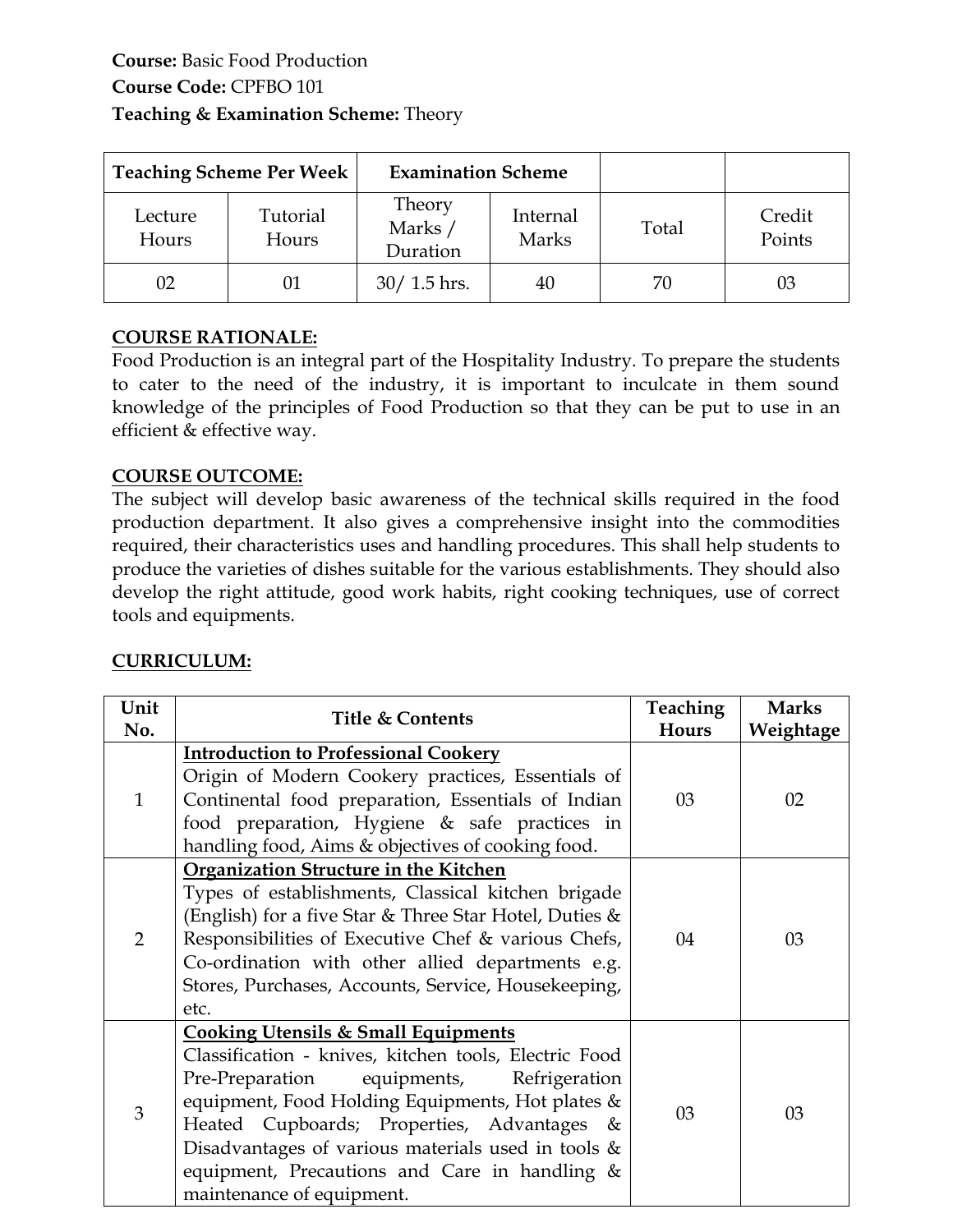| 4 | Fuels used in the kitchen<br>Heat Transfer Principles, Classification, Types,                                                                                                                                                                                                                                                                                                                                                                                                                                                                                                                                                                                                                                                                                                             | 03 | 02 |
|---|-------------------------------------------------------------------------------------------------------------------------------------------------------------------------------------------------------------------------------------------------------------------------------------------------------------------------------------------------------------------------------------------------------------------------------------------------------------------------------------------------------------------------------------------------------------------------------------------------------------------------------------------------------------------------------------------------------------------------------------------------------------------------------------------|----|----|
|   | Advantages & Disadvantages                                                                                                                                                                                                                                                                                                                                                                                                                                                                                                                                                                                                                                                                                                                                                                |    |    |
|   | <b>Commodities used in the Catering Industry</b>                                                                                                                                                                                                                                                                                                                                                                                                                                                                                                                                                                                                                                                                                                                                          |    |    |
| 5 | Introduction to commodities in terms of sources,<br>types, nature, uses, processing, by-products, market<br>forms available, modes of packing, local market rate,<br>storage principles $&$ nutritive value for commodities<br>and effect of heat and other factors on cooking (for<br>the following):<br>Cereals & Pulses; Wheat, Rice & Other millets;<br>Bengal gram, Green gram, Red gram; Soya beans,<br>kidney bean, double beans, locally available cereals<br>and pulses; Sweeteners Sugar, Honey, Jaggery &<br>Artificial Sweeteners; Fats & Oils Butter, Oil, Lard,<br>Suet, Tallow, Hydrogenated fat, Bread spreads;<br>Dairy products Milk, Cream, Cheese, Curd;<br>Vegetables Types of Vegetables-Root, Stem, Leafy;<br>Fruits Types of Fruits - Fresh, Dried, Canned; Eggs; | 06 | 03 |
|   | Spices, Herbs, Condiments & Seasonings                                                                                                                                                                                                                                                                                                                                                                                                                                                                                                                                                                                                                                                                                                                                                    |    |    |
| 6 | Introduction to food pre-preparation<br>(T <sub>0</sub> )<br>be<br>stressed in Practicals)<br>Preparation Methods - Washing, Peeling, Paring<br>(fruits), Cutting (cuts of vegetables), Grating<br>(Vegetables), Grinding, Mashing, (vegetables &<br>pulses), Sieving (flours), Steeping (cereals, pulses,<br>tamarind, lemon-rind), Evaporation<br>(milk)<br>&<br>gravies), Marination (meat, fish, chicken), Sprouting<br>(pulses & legumes), Blanching, Filleting of fish,<br>Deboning & jointing poultry<br>Methods of Mixing - (To be demonstrated also in<br>practicals) Beating, Blending, Cutting in, Rubbing in,<br>Creaming, Folding, Kneading, Rolling in, Pressing,<br>Stirring                                                                                               | 07 | 05 |
| 7 | <b>Stocks, Soups and Sauces</b><br>Classification and Uses, Aims of Making Stocks,<br>soups and sauces, Rules of Making, Types of Stock,<br>Types of Soups, Types of Sauces, Mother Sauces,<br>Derivatives, National Soups                                                                                                                                                                                                                                                                                                                                                                                                                                                                                                                                                                | 07 | 06 |
| 8 | <b>Introduction to Bakery &amp; confectionery</b><br>Principles of baking, Bakery Equipment (small &<br>large), Formulas & measurements, Flour, Shortening<br>agents, Sweetening agents, Raising agents, Dairy<br>products, Eggs, Sundry materials, Yeast Dough,<br>Bread making, Cake making, cookies and other<br>products (to be stressed in practicals)                                                                                                                                                                                                                                                                                                                                                                                                                               | 06 | 04 |
| 9 | Introduction to the professional Garde Manger<br>Cold sauces and cold soups, Salads, Sandwiches,<br>Sausages, Terrines, pates, galantines and roulades,<br>Cheese, Appetizer and hors d'oeuvres, Condiments,                                                                                                                                                                                                                                                                                                                                                                                                                                                                                                                                                                              | 06 | 02 |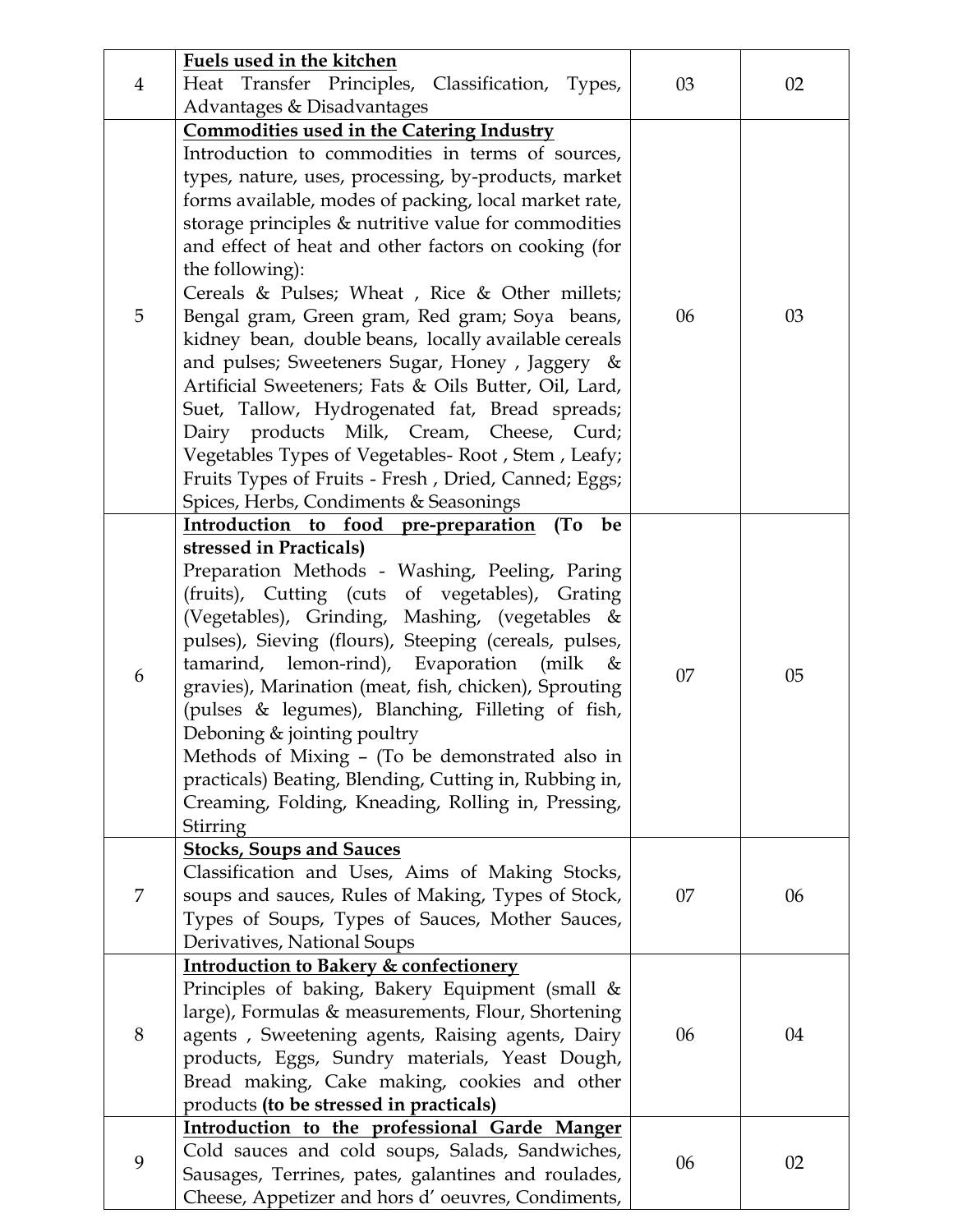| recipes |  | crackers and pickles, Buffet presentation, Basic |              |    |    |
|---------|--|--------------------------------------------------|--------------|----|----|
|         |  |                                                  | <b>TOTAL</b> | 45 | 30 |

Students should be familiar with the glossary of terms pertaining to above mentioned topics

## **REFERENCE BOOKS:**

1. Practical Cookery- Victor Ceserani & Ronald Kinton, ELBS – Publisher - Edward Arnold – Publishing Year 2004

2. Theory of Catering- Victor Ceserani & Ronald Kinton, ELBS - Publisher - Hodder Edu. – Publishing Year 2003

3. Theory of Cookery - Mr. K. Arora, Publisher - Frank Brothers – Publishing Year 2008

4. Modern Cookery for Teaching & Trade Vol I- Ms. Thangam Philip, Publisher - Orient Blackswan Pvt. Ltd.

5. The Professional Chef (4th Edition)- Le Rol A. Polsom

6. The book of Ingredients- Jane Grigson

7. Food Commodities- Bernard Davis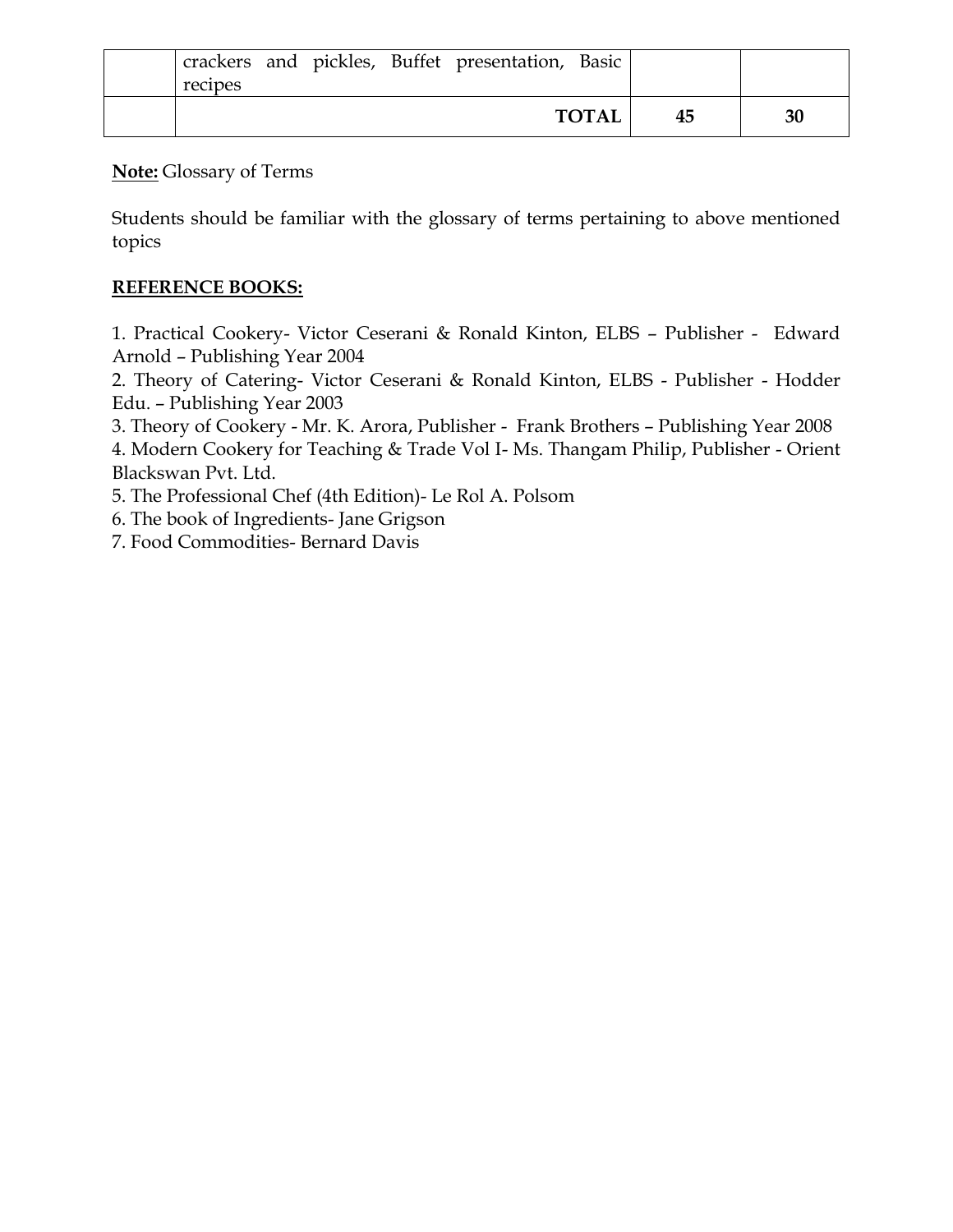| <b>Teaching Scheme Per Week</b> | <b>Examination Scheme</b>  |                      |
|---------------------------------|----------------------------|----------------------|
| <b>Practical Hours</b>          | Practical Marks / Duration | <b>Credit Points</b> |
| 04                              | $30/03$ hrs.               |                      |

Food Production is an integral part of the Hospitality Industry. To prepare the students to cater to the need of the industry, it is important to inculcate in them sound knowledge of the principles of Food Production so that they can be put to use in an efficient & effective way.

#### **COURSE OUTCOME:**

The subject will develop basic awareness of the technical skills required in the food production department. It also gives a comprehensive insight into the commodities required, their characteristics uses and handling procedures. This shall help students to produce the varieties of dishes suitable for the various establishments.

#### **PRACTICAL TOPICS:**

| Practical<br>No. | <b>Title</b>                                                                                                        |
|------------------|---------------------------------------------------------------------------------------------------------------------|
| $\mathbf{1}$     | Introduction to various tools and their usage, Kitchen Safety Procedures                                            |
| $\overline{2}$   | Introduction to various commodities. (Physical Characteristics, weight &<br>volume conversion, yield testing, etc.) |
| 3                | Food pre-preparation methods                                                                                        |
| 4                | Basic Indian masalas $\&$ gravies (Dry $\&$ wet)                                                                    |

Note: Minimum 15 individual practicals to be conducted consisting of 6 Indian Cuisine Menu, 5 Continental Cuisine Menu, 5 Bakery & Confectionary Menu be accomplished, over and above the demonstrations.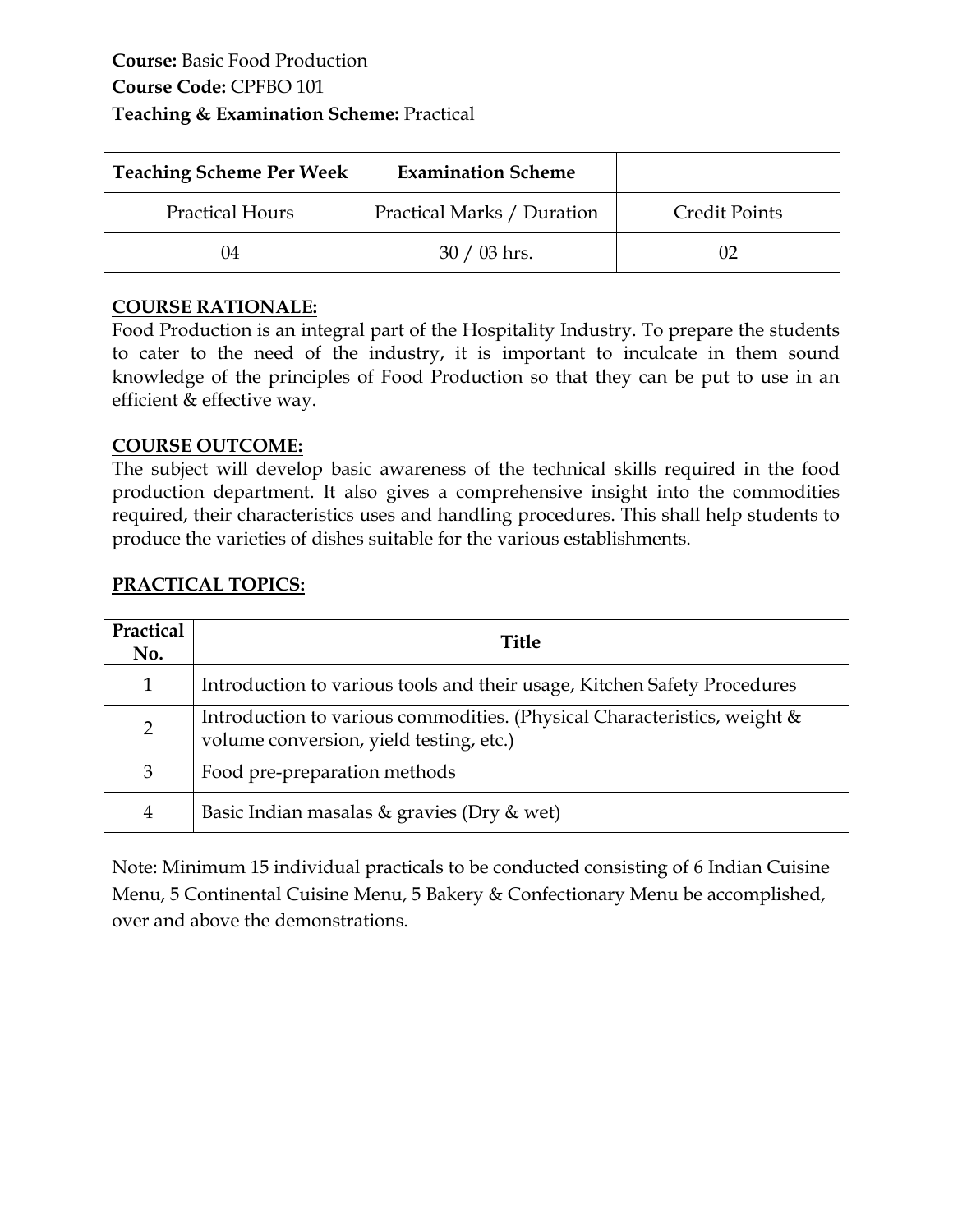|                  | <b>Teaching Scheme Per Week</b> | <b>Examination Scheme</b>     |                   |       |                  |
|------------------|---------------------------------|-------------------------------|-------------------|-------|------------------|
| Lecture<br>Hours | Tutorial<br>Hours               | Theory<br>Marks /<br>Duration | Internal<br>Marks | Total | Credit<br>Points |
| 02               | 01                              | $30/1.5$ hrs.                 | 40                | 70    | 03               |

The course will give the students a comprehensive knowledge and develop technical skills in the basic aspects of food & beverage service operations in the Hotel Industry.

#### **COURSE OUTCOME:**

To develop a comprehensive knowledge & understanding of Food & Beverage Service in the Hotel & Catering industry. It also aims to enable the students to acquire professional competence for Food & Beverage Service.

| Unit<br>No.    | <b>Title &amp; Contents</b>                                                                                                                                                                                                                                                                                                                                                                        | Teaching<br>Hours | <b>Marks</b><br>Weightage |
|----------------|----------------------------------------------------------------------------------------------------------------------------------------------------------------------------------------------------------------------------------------------------------------------------------------------------------------------------------------------------------------------------------------------------|-------------------|---------------------------|
| $\mathbf{1}$   | <b>Food &amp; Beverage Service Outlets</b><br>Introduction, Food & Beverage Outlets, Food &<br>Beverage Operations, Sectors of the Food Service<br>Industry, Essential Equipments in Food and<br>Beverage Service, Summary.                                                                                                                                                                        | 7                 | 4                         |
| $\overline{2}$ | Food & Beverage Service: Essential Equipment<br>Introduction, Equipments, Silver Room or Plate<br>Room, Wash Up, Hotplate, Spare Linen Store,<br>Dispense Bar, Automatic Vending, Furniture, Linen,<br>Crockery Sizes, Tableware, Glassware, Disposables,<br>Personal Equipment, Restaurant Furniture,<br>Table<br>Rechauds,<br>Linen, Utensils,<br>Special<br>Equipments, Bar Equipments, Summary | 8                 | $\overline{4}$            |
| 3              | Evolution of the Hotel & Catering Industry &<br>Organization<br>Introduction, Evolution of Hotel & Catering<br>Industry, Scope and Characteristics of the Catering<br>Industry, Function Catering, Function Organization,<br>Types & Organization of Catering Services,<br>Organization of Service Staff, Wedding Function,<br>Summary                                                             | 7                 | $\overline{4}$            |
| $\overline{4}$ | The Menu<br>Introduction, Origin of the Menu, Sandwiches &<br>Filled Rolls, Cheeses, Savouries, Desserts & Ice-<br>Creams, Summary                                                                                                                                                                                                                                                                 | 7                 | 6                         |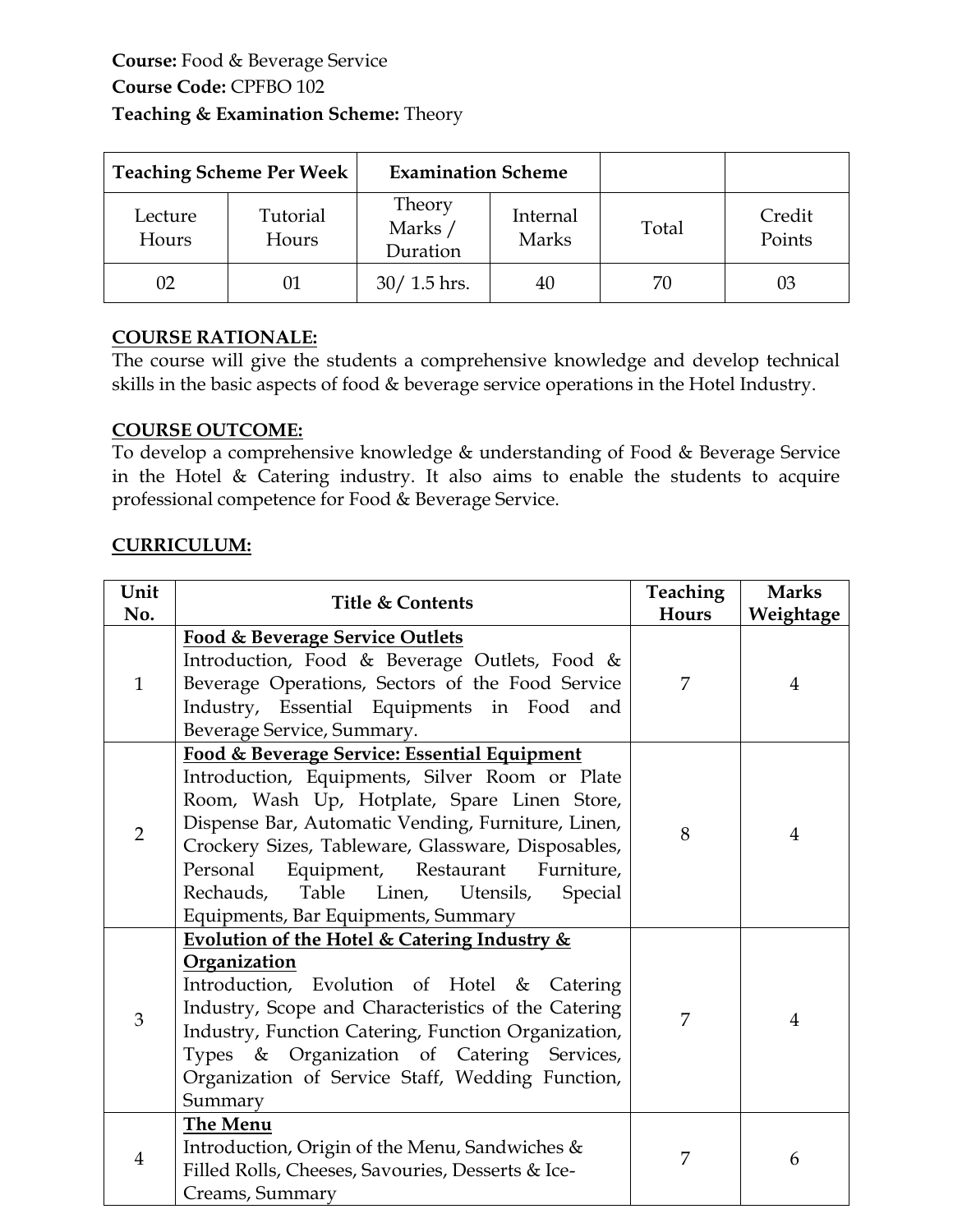|   | <b>Restaurant Setup Prior to Service &amp; the Types of</b> |    |  |
|---|-------------------------------------------------------------|----|--|
| 5 | <b>Service</b>                                              |    |  |
|   | Introduction, Mise-en-Place, Mise-en-Scene, Types of        | 8  |  |
|   | <b>Services</b>                                             |    |  |
|   | <b>Non-Alcoholic Beverages</b>                              |    |  |
|   | Introduction, Classification of Non-Alcoholic               | 8  |  |
| 6 | Beverages - Stimulating Beverages, Nourishing               |    |  |
|   | Beverages and Refreshing Beverages                          |    |  |
|   | TOTAL                                                       | 45 |  |
|   |                                                             |    |  |

Students should be familiar with the glossary of terms pertaining to above mentioned topics

## **REFERENCE BOOKS:**

1. Food & Beverage Service – Lillicrap & Cousins, ELBS - Publisher - Edward Arnold – Publishing Year 2005

2. Modern Restaurant Service – John Fuller, Publisher - Hutchinson – Publishing Year 1988

3. Food & Beverage Service Training Manual – Sudhir Andrews, Publisher - 2004 Tata McGraw Hill – Publishing Year 2013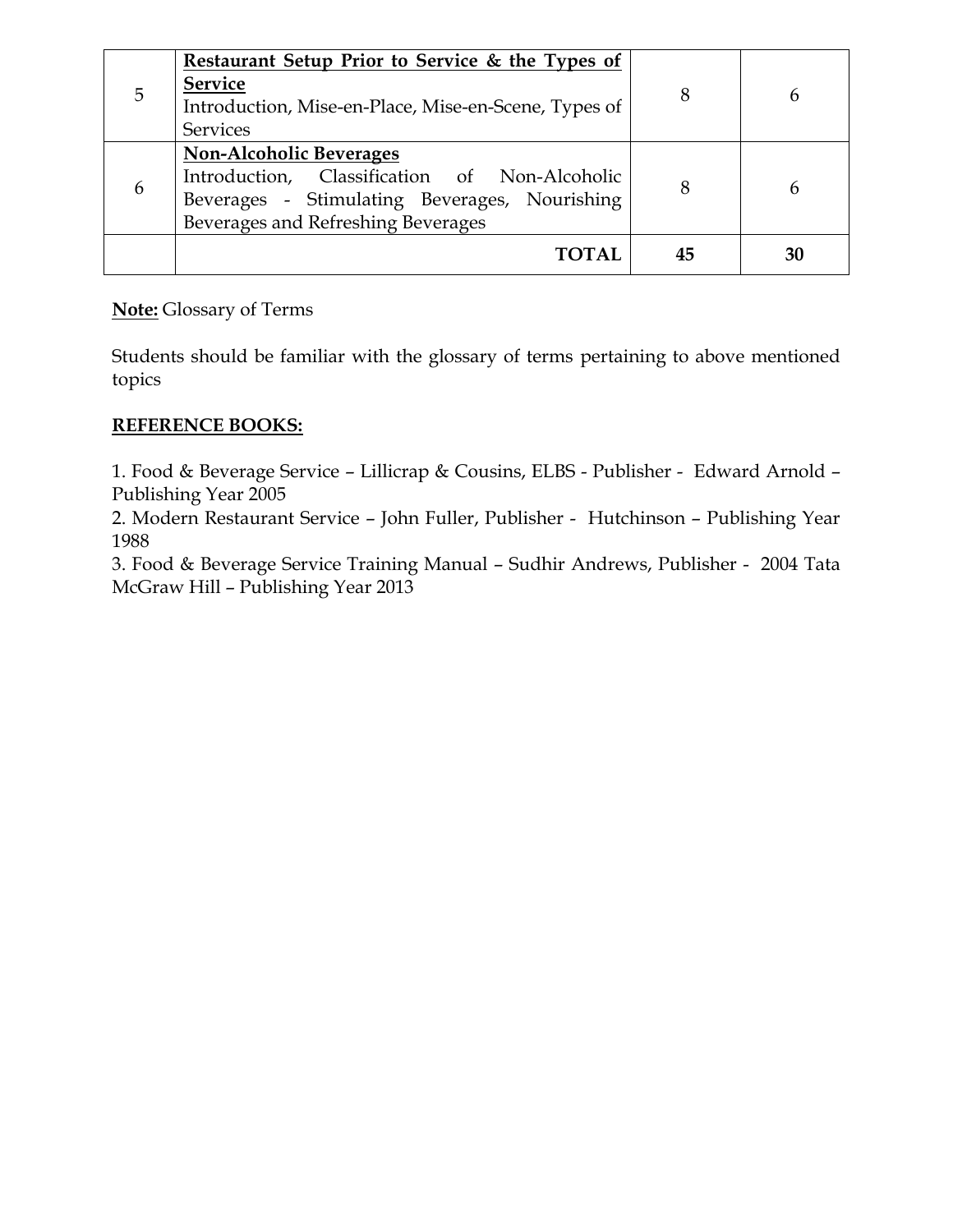| <b>Teaching Scheme Per Week</b> | <b>Examination Scheme</b>  |                      |
|---------------------------------|----------------------------|----------------------|
| <b>Practical Hours</b>          | Practical Marks / Duration | <b>Credit Points</b> |
|                                 | $30/02$ hrs.               |                      |

The course will give the students a comprehensive knowledge and develop technical skills in the basic aspects of food & beverage service operations in the Hotel Industry.

## **COURSE OUTCOME:**

To develop a comprehensive knowledge & understanding of Food & Beverage Service in the Hotel & Catering industry. It also aims to enable the students to acquire professional competence for Food & Beverage Service.

## **PRACTICAL TOPICS:**

| Practical<br>No. | <b>Title</b>                                                                                                |
|------------------|-------------------------------------------------------------------------------------------------------------|
| 1                | Introduction to Equipments - Cutlery, Crockery, Tableware, Flatware &<br>Hollow-ware                        |
| $\overline{2}$   | Introduction to Equipments - Glassware, Chinaware, Furniture and Linen                                      |
| 3                | <b>French Classical Menu</b>                                                                                |
| $\overline{4}$   | Table Set-ups & Arrangements for Banquets, Menu Planning for Banquets                                       |
| 5                | Laying & Relaying of Table Covers                                                                           |
| 6                | Table Set-ups - A la' Carte, Table d' hote, English Breakfast, Continental<br>Breakfast, American Breakfast |
| 7                | Tray Set-up for Breakfast Service in Room & Tray Handling                                                   |
| 8                | Greeting & Seating a Guest, Service of Water, Taking Guest Orders                                           |
| 9                | Course Wise Service of Food                                                                                 |
| 10               | <b>Types of Services</b>                                                                                    |
| 11               | Course Wise Clearance of Dishes & Different Methods of Clearance                                            |
| 12               | <b>Crumbling Down Service</b>                                                                               |
| 13               | Service of Full Afternoon & High Tea                                                                        |
| 14               | Service of Non Alcoholic Beverages                                                                          |
| 15               | Handling Guest Complaints & Grievances and Billing Procedures                                               |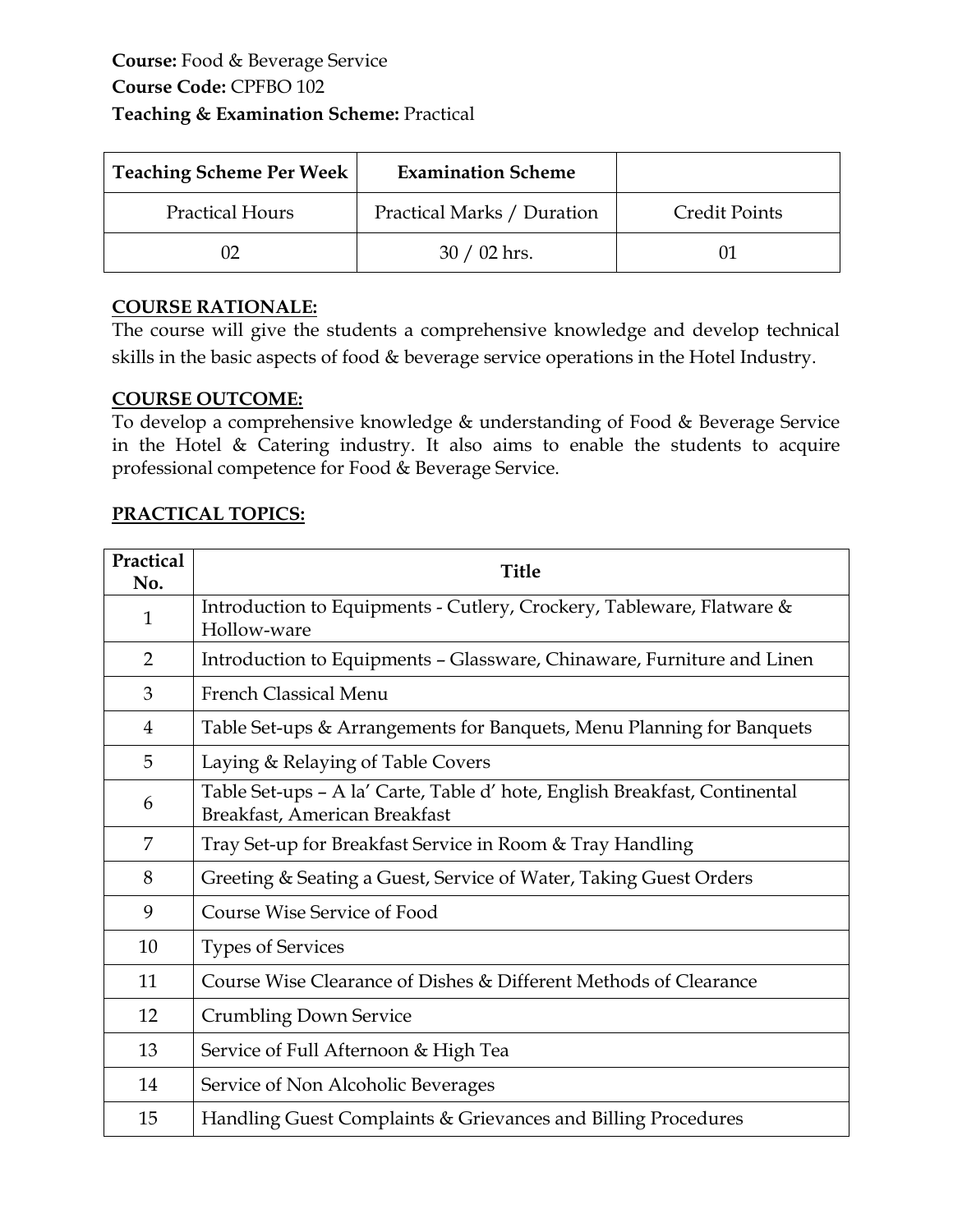| <b>Teaching Scheme Per Week</b> |                   | <b>Examination Scheme</b>     |                   |       |                  |
|---------------------------------|-------------------|-------------------------------|-------------------|-------|------------------|
| Lecture<br>Hours                | Tutorial<br>Hours | Theory<br>Marks /<br>Duration | Internal<br>Marks | Total | Credit<br>Points |
| 02                              |                   | $60 / 2.5$ hrs.               | 40                | 100   | 02               |

To introduce students to the process of communication & presentation skills needed by the hospitality professional.

#### **COURSE OUTCOME:**

To introduce students with the process of communication so that they can identify conditions favorable to effective communication and to teach them basic and applied language skills useful for the study of technical subjects as well as communication, with a particular emphasis on writing and oral presentation skills, which are capabilities needed for professional careers.

| Unit<br>No.    | <b>Title &amp; Contents</b>                                                                                                                                                                                                                                                                                                                            | Teaching<br>Hours | <b>Marks</b><br>Weightage |
|----------------|--------------------------------------------------------------------------------------------------------------------------------------------------------------------------------------------------------------------------------------------------------------------------------------------------------------------------------------------------------|-------------------|---------------------------|
| $\mathbf{1}$   | The communication process<br>Sender, receiver, message, channel, feedback,<br>Message conceived, message encoded, channel<br>selected for communication, message perceived,<br>message decoded, message understood<br>and<br>decoded, feedback                                                                                                         | 3                 | 10                        |
| $\overline{2}$ | Barriers to effective communication<br>Inadequacy of message design, physical<br>appearance, selective attention, prejudice,<br>language difference, inadequate listening, lack of<br>feedback, imperceptions, mannerisms                                                                                                                              | $\overline{2}$    | 6                         |
| 3              | Listening<br>Need for listening, listening for content, critical<br>listening, empathetic listening, attentive listening                                                                                                                                                                                                                               | 3                 | 6                         |
| $\overline{4}$ | <b>Framework for planning business messages</b><br>Purpose, audience, structure, style                                                                                                                                                                                                                                                                 | 3                 | $\overline{4}$            |
| 5              | Written communication skills<br>Advantages and disadvantages, Note making,<br>writing a log book, Comprehension and précis<br>writing, Letter writing (letters of enquiry, complaint,<br>apology, order, application accompanied by bio-<br>data, resignation and appreciation.), Short formal<br>reports (incidents, events, visits), Memos, notices, | 7                 | 13                        |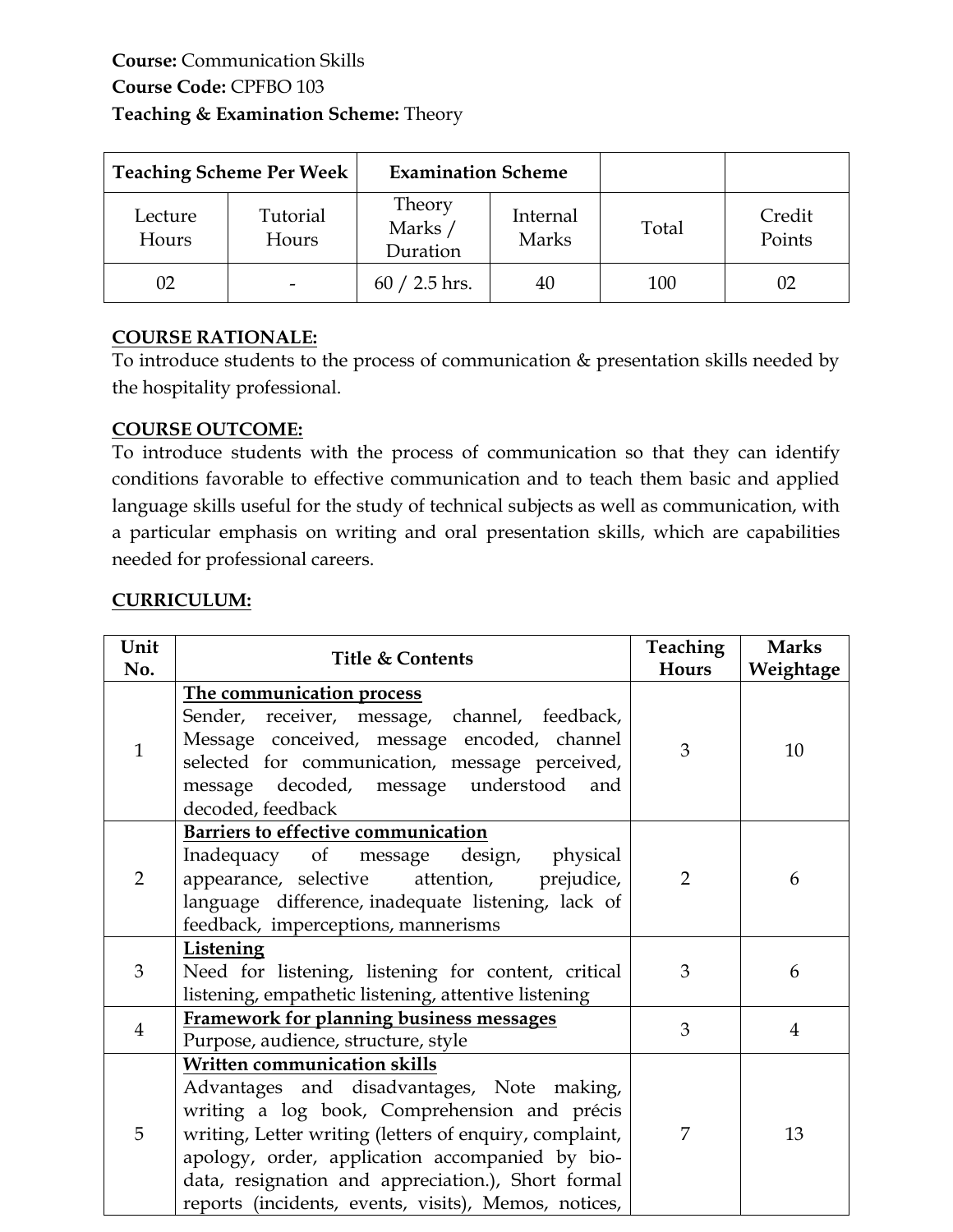|   | circulars                                                                                                                                                                         |    |  |
|---|-----------------------------------------------------------------------------------------------------------------------------------------------------------------------------------|----|--|
| 6 | Oral communication skills<br>Advantages and disadvantages, Articulation and<br>delivery, Making speeches and presentations,<br>Telephone etiquettes, Restaurant and hotel English |    |  |
|   | Non-verbal communication<br>Understanding aspects of body language                                                                                                                | ს  |  |
|   | <b>TOTAL</b>                                                                                                                                                                      | 30 |  |

Students should be familiar with the glossary of terms pertaining to above mentioned topics

# **REFERENCE BOOKS:**

- 1. Communication Skills BV Pathak
- 2. Business Communication- Sinha
- 3. Grammar and composition- Wren and Martin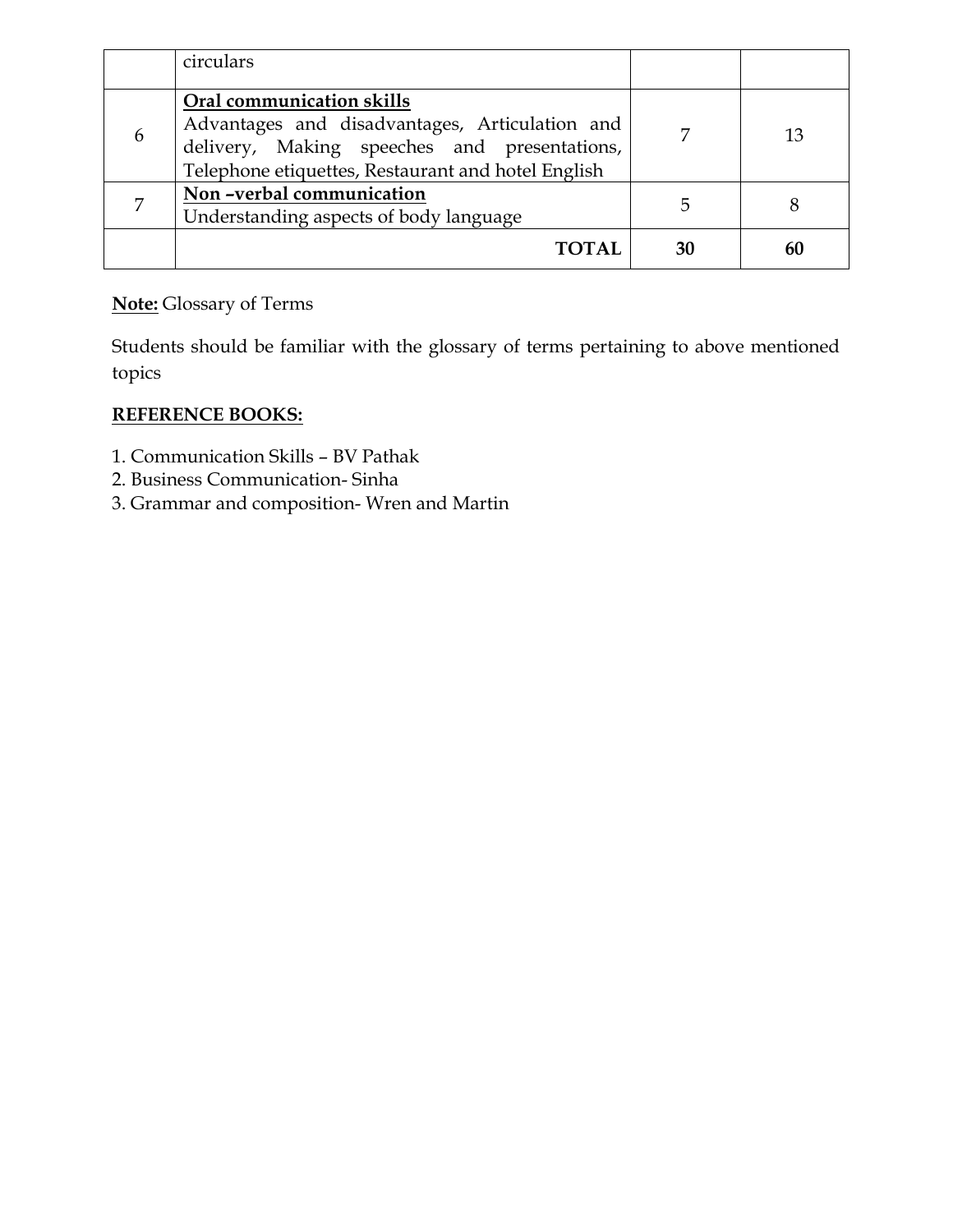| <b>Teaching Scheme Per Week</b> |                   | <b>Examination Scheme</b>     |                   |       |                  |
|---------------------------------|-------------------|-------------------------------|-------------------|-------|------------------|
| Lecture<br>Hours                | Tutorial<br>Hours | Theory<br>Marks /<br>Duration | Internal<br>Marks | Total | Credit<br>Points |
| 02                              |                   | $60 / 2.5$ hrs.               | 40                | 100   | 02               |

To make the students understand the concepts of Management & their Practical application in the Hospitality Industry.

## **COURSE OUTCOME:**

This course explains the relationships between organizational mission, goals and objectives and their successful achievement. It will clarify the significance and necessity of managing an organization.

| Unit<br>No.    | <b>Title &amp; Contents</b>                                                                                                                                                                                                                                                                                                                                   | Teaching<br>Hours | <b>Marks</b><br>Weightage |
|----------------|---------------------------------------------------------------------------------------------------------------------------------------------------------------------------------------------------------------------------------------------------------------------------------------------------------------------------------------------------------------|-------------------|---------------------------|
| $\mathbf{1}$   | <b>Introduction to Management</b><br>A typical day in the life of a manager at hotel<br>(illustrative situations), Management defined, Levels<br>of management, External & internal factors that<br>affect management, Contribution of F.W. Taylor to<br>scientific management, Henry Fayol's classical<br>management theory, Modern day management<br>theory | 6                 | 10                        |
| $\overline{2}$ | <b>Planning &amp; Decision Making</b><br>Definition, Nature & Importance of planning,<br>Advantages & disadvantages, Types of plans, Steps<br>in planning, Planning assumptions, Types of<br>decisions, Decision making techniques, Step by step<br>decision making process                                                                                   | 5                 | 8                         |
| $\overline{3}$ | <b>Organizing &amp; Staffing</b><br>Definition of Organizing, Nature and importance of<br>organizing, Principles of organizations, Definition of<br>Staffing, Delegation and Departmentalization,<br>Authority & Responsibility, Span of control                                                                                                              | $\overline{4}$    | 8                         |
| $\overline{4}$ | Leadership<br>Definition, Leadership theories - Managerial grid,<br>Different styles of leadership, Characteristics of a<br>good leader                                                                                                                                                                                                                       | 3                 | 8                         |
| 5              | Motivation<br>Definition, Nature and Importance, Benefits of                                                                                                                                                                                                                                                                                                  | $\overline{4}$    | 10                        |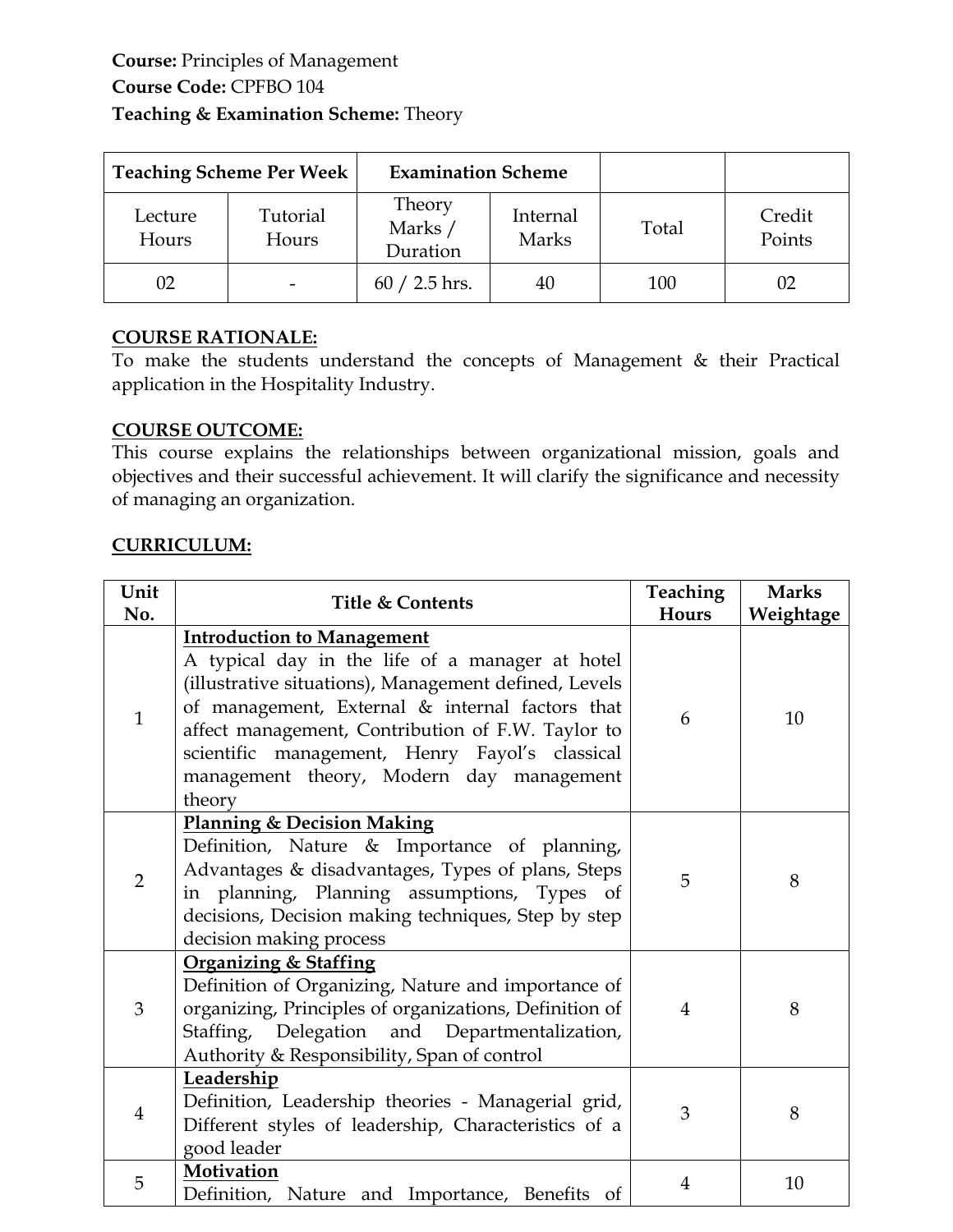|   | motivated staff, Maslow's theory of need hierarchy,<br>Herzberg's two factor theory, McGregor's theory 'X'<br>and theory 'Y', Morale - its role $\&$ importance |    |    |
|---|-----------------------------------------------------------------------------------------------------------------------------------------------------------------|----|----|
| 6 | Coordination<br>Definition, Characteristics of coordination, Need for<br>coordination                                                                           |    | 10 |
|   | Controlling<br>Definition, Need for controlling, Process of<br>controlling                                                                                      | 4  | n  |
|   |                                                                                                                                                                 | 30 |    |

Students should be familiar with the glossary of terms pertaining to above mentioned topics

#### **REFERENCE BOOKS:**

- 1. Management Stoner & Freeman
- 2. Essentials of Management Koontz & O'donnel
- 3. Management tasks Peter Drucker
- 4. Management Process Davar R.
- 5. Principles of Management P. Tripathi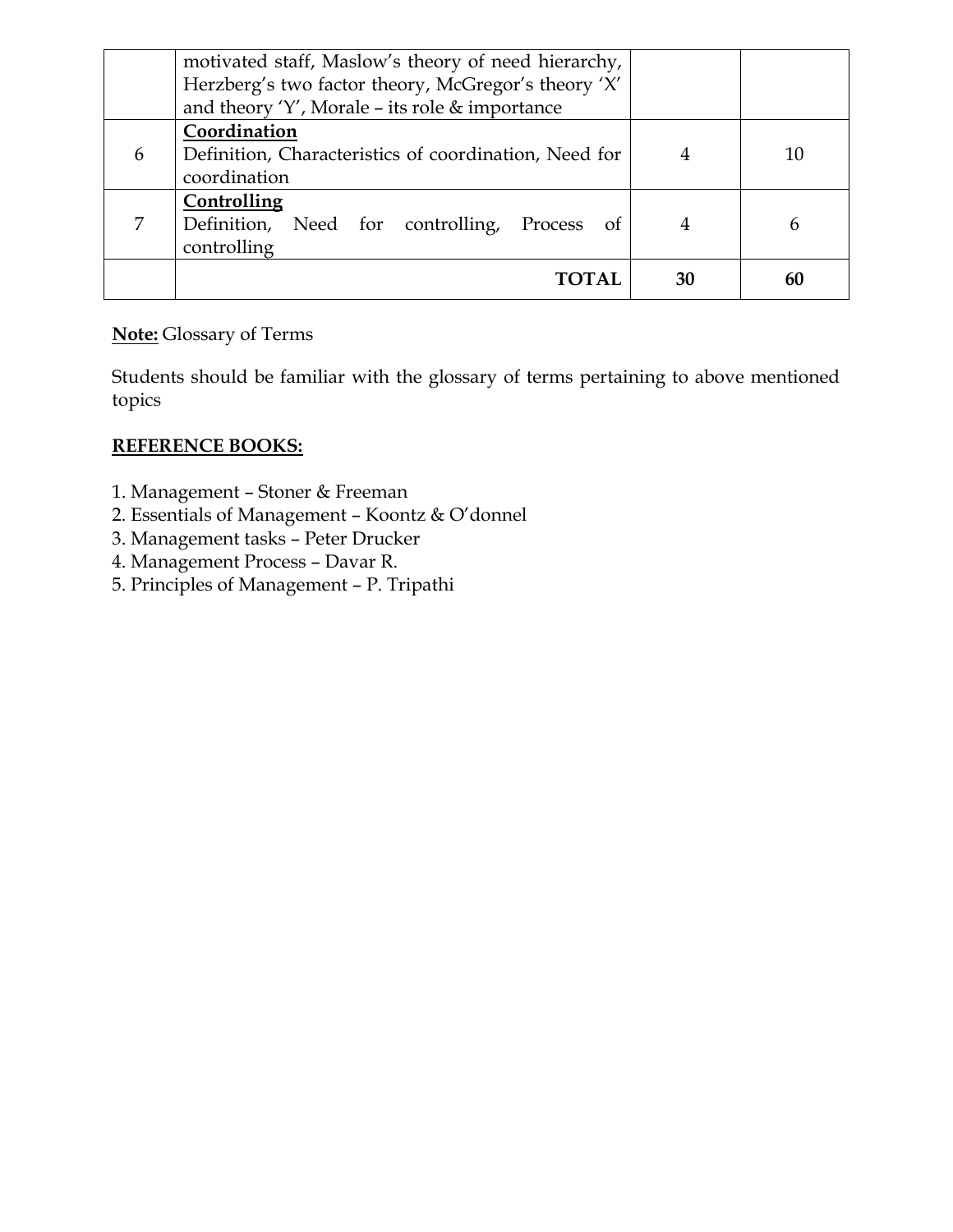# **Course:** Industrial Training (OPTIONAL) **Course Code:** CPFBO 105 **Teaching & Examination Scheme:** Training Based

| <b>Course Code</b>   | <b>Course Name</b>         |
|----------------------|----------------------------|
| CPFBO <sub>201</sub> | <b>Industrial Training</b> |

## **COURSE RATIONALE:**

The Industrial Training enables students to relate the knowledge and skills acquired in the classroom with systems, standards and practices present in the Industry.

#### **COURSE OUTCOME:**

Capability to acquire and apply fundamental principles of chosen department in hospitality industry, become master in one's specialized technology, become updated with all the latest changes in the respective field, ability to communicate efficiently, capability and enthusiasm for self-improvement through continuous professional development and life-long learning.

#### **INDUSTRIAL TRAINING:**

In this semester the student shall be sent for industrial training for a period of 16 Weeks in a reputed organization (min. 4 star hotel in case a candidate opts for hotel training). The student shall maintain a logbook on daily basis. At the end of the industrial training the student shall submit a training report along with the logbook maintained on daily basis during the period of training and the performance appraisal from each department. The training report is to be prepared by the student in two typed copies and to be submitted to the institution within the stipulated time.